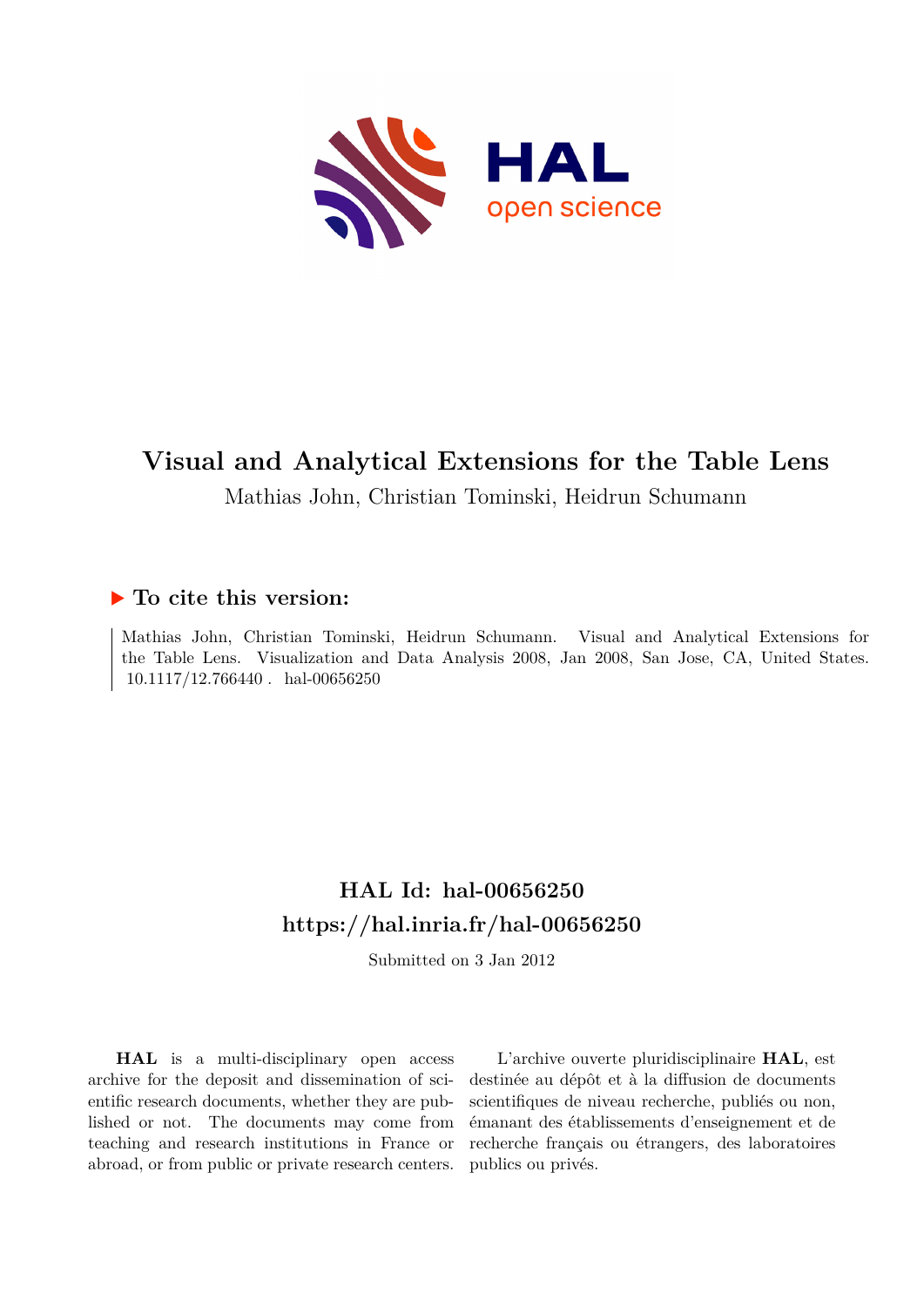# Visual and Analytical Extensions for the Table Lens

Mathias John<sup>a</sup>, Christian Tominski<sup>a</sup>, and Heidrun Schumann<sup>a</sup>

a Institute for Computer Science, University of Rostock, Albert-Einstein-Straße 21, 18059 Rostock, Germany

## ABSTRACT

Many visualization approaches teach us that ease of use is the key to effective visual data analysis. The Table Lens is an excellent example of a simple, yet expressive visual method that can help in analyzing even larger volumes of data.

In this work, we present two extensions of the original Table Lens approach. In particular, we extend the Table Lens by Two-Tone Pseudo Coloring (TTPC) and a hybrid clustering. By integrating TTPC into the Table Lens, we obtain visual representations that can communicate larger volumes of data while still maintaining precision. Secondly, we propose to integrate a data analysis step that implements a hybrid clustering based on self-organizing maps and hierarchical clustering. The analysis step helps to extract and communicate complementary structural information about the data and also serves to drive interactive information drill-down.

Keywords: Information Visualization, Two-Tone Pseudo Coloring, Table Lens

# 1. INTRODUCTION

Today's datasets are growing in size and complexity. The challenge of visualizing larger datasets is more current than ever before. In order to extract global information from such data efficiently, a compact representation that provides overview and structural insight is needed. On the other hand, it is important to display data values very precisely, because otherwise detail information gets lost. Combining overview and detail is not always an easy task – for both visualization designers as well as users.<sup>1</sup>

We think that simplicity is a requirement for user acceptance and a wider range of applicability. In this work, we adhere to simple, yet expressive visualization methods. In particular, we present two extensions of the well-known Table Lens,<sup>2</sup> which is an elegant approach potentially useful in many applications domains. The first extension concerns the integration of Two-Tone Pseudo Coloring (TTPC)<sup>3</sup> into the Table Lens. While the Table Lens is particularly suited to provide overview and detail for relational datasets with a large number of data items, TTPC has been developed to provide compact overviews of larger value ranges. At the same time, TTPC increases the precision that can be achieved when reading details from a visualization. Consequently, the goal is to combine the strengths of Table Lens and Two-Tone Pseudo Coloring. The second extension concerns the integration of analytical methods into the Table Lens. With the help of an additional analysis step, we are able to rearrange table rows according to clustering information. Our hybrid clustering approach can be seen as a complementary feature to the sorting functionality of the original Table Lens to gain structural insight into the data being visualized.

In Section 2, we provide brief background information to lay the ground for extending the Table Lens by TTPC in Section 3. There, we will also describe a heuristic to improve readability of TTPC-based visualization significantly. In Section 4, we will explain how to integrate self-organizing maps (SOM) and hierarchical clustering in order to generate visual representations that convey structural information as well. Section 5 is devoted to further extensions and visual examples of the proposed approaches. A summary and an outlook on future work will be given in Section 6.

Mathias John: E-mail: mathias.john@informatik.uni-rostock.de, Telephone: +49 381 498 7441

Christian Tominski: E-mail: ct@informatik.uni-rostock.de, Telephone:+49 381 498 7494

Further author information: (Send correspondence to Mathias John)

Heidrun Schumann: E-mail: schumann@informatik.uni-rostock.de, Telephone: +49 381 498 7490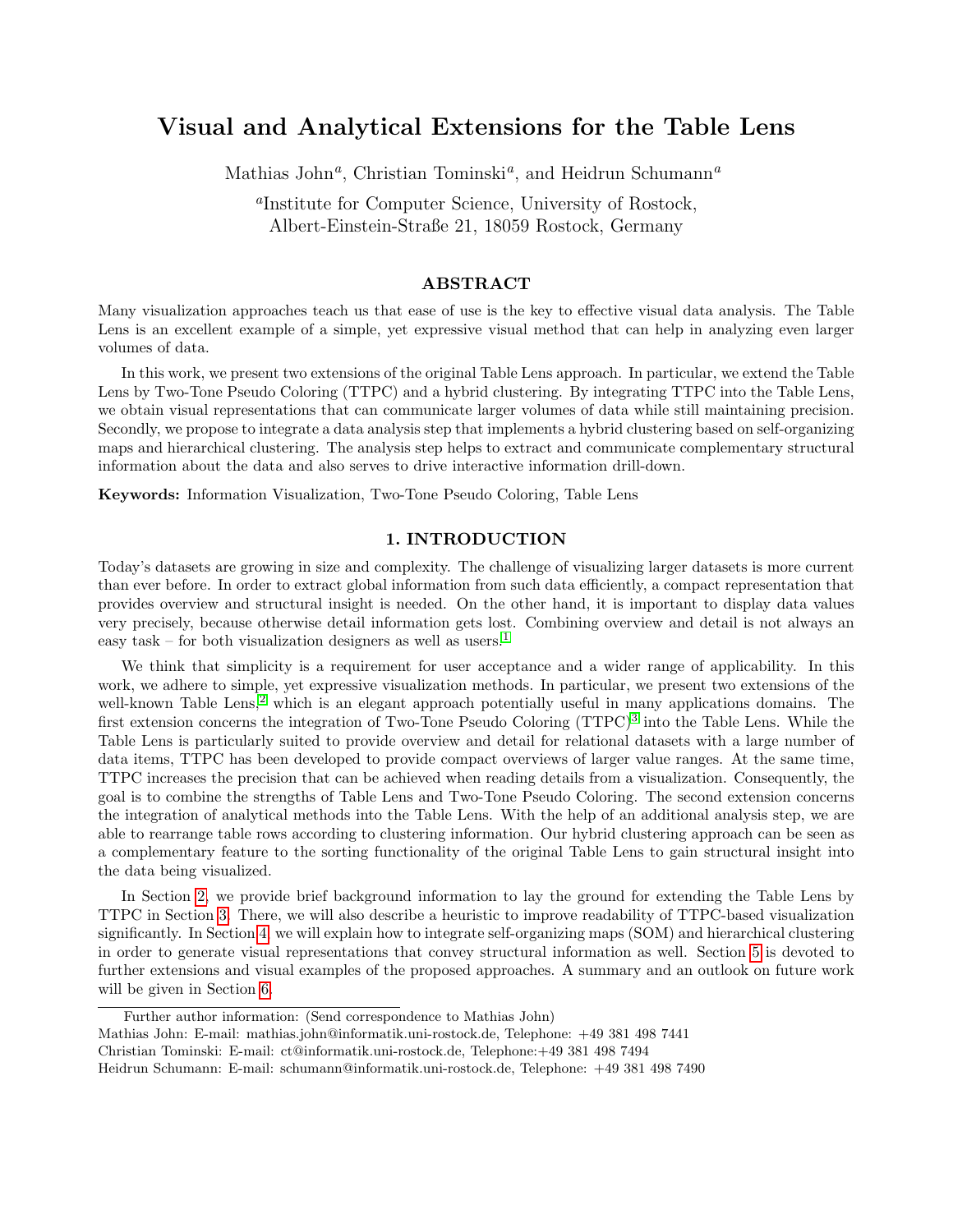### 2. BACKGROUND

To facilitate understanding of later sections, we will provide a brief view on the methods we use in this work. We will take a look at the role of color and consider the importance of overview+detail and precision in visualization.

#### 2.1 Two-Tone Pseudo Coloring

In his Semiology of Graphics Jacques Bertin describes color as an important visual variable. However, proper use of color is a requirement to fully exploit the potential of color coding.<sup>4</sup> Still, many visual representations make use of rather basic color coding schemes, even though better approaches are available in the literature.<sup>5, 6</sup> Presumed such methods are used, color coding is an effective means to visualize qualitative and quantitative data. However, it is not always easy for users to read data values precisely when looking at color coded visual representations. Fig. 1 shows examples of discrete and continuous color coding. In the former case, only ranges of colors, and hence, only ranges of data values can be identified. In contrast to that, continuous color coding is based on a scale of smooth color transitions. However, users tend to perceive a sequence of colors as a set of discrete ones.<sup>7</sup> So, even with very smooth transitions, values cannot be read very accurately.

Recently, Two-Tone Pseudo Coloring (TTPC) has been introduced as a technique to facilitate visualization of univariate quantitative data.3 TTPC uses a discrete color scale that consists of only few colors (less than eight). Whereas classic color coding (irrespective of whether it is discrete or continuous) maps each data value to one color, TTPC uses two colors, which are adjacent in the color scale. These two colors are interpreted in two steps (see Fig. 1). First, the two colors guide users to a particular interval in the value range. If users find that interval interesting, they go into detail: The proportion of use of both colors encodes the precise data value. This two-step interpretation is the basis for overview+detail. While the first step relies on the perception of color, which facilitates overview, the second step is based on the human capabilities to judge lengths, which provides for sufficient detail. Compared to other approaches, TTPC generates very compact, yet precise visual representations. As seen in Fig. 1 line charts require much more screen space than a TTPC visualization.

However, in its original form, TTPC is suitable for univariate data only. To visualize multivariate data, other methods must be applied, as we will see in the next section.

#### 2.2 Table Lens

Multivariate data (i.e., data with more than one variable) are usually modeled as a data table, where columns accommodate variables and rows represent data items. Even though common spreadsheet representations are very intuitive, they cannot be used to display datasets with a larger number of data items at a glance. The Table Lens<sup>2</sup> addresses this problem. It reduces the required amount of display space by shrinking the height of table rows: Thin bars are used to encode data values. The length or position of a bar serves as indication for the particular data value. To facilitate precise reading of data values, user can expand rows to see data values in textual form. In this sense, the Table Lens supports overview (representation as thin bars) and provides details on demand (value print out).



Figure 1. Two-Tone Pseudo Coloring.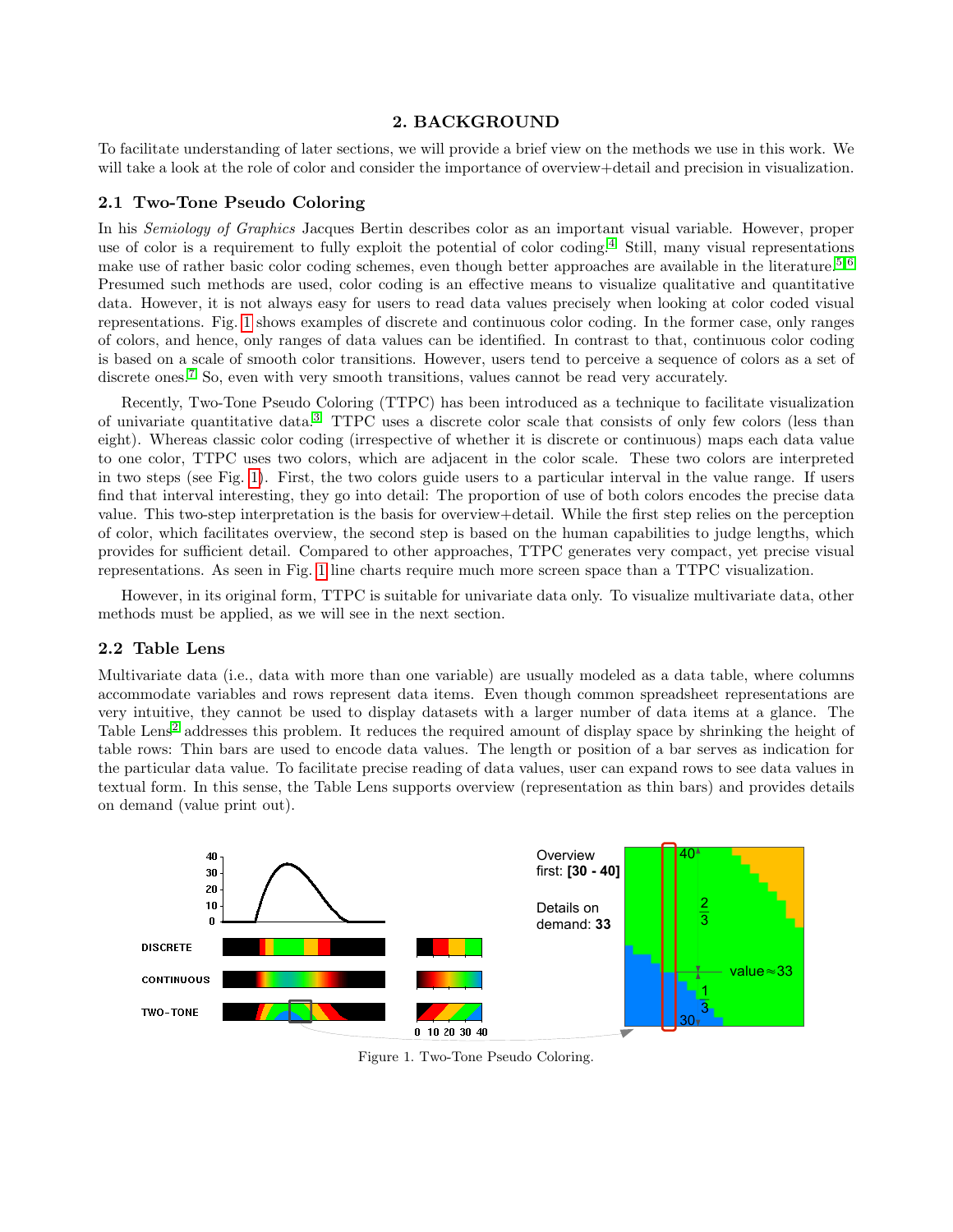In the original Table Lens, overview and detail concern data items (i.e., table rows). In the next section, we will extend the Table Lens by TTPC to achieve more compact representations with respect to variables (i.e., table columns). TTPC encoding results in representations that are based on both perception of color and length. With such a two-channel encoding it is easy to maintain an overview, even when table columns are narrow in the case that many attributes are being displayed.

In order to assist users in finding hidden relationships, it makes sense to support rearrangement of table rows. Users of the original Table Lens can sort the data on demand on a column-by-column basis. As we will see in Section 4, providing a hybrid clustering mechanism complementary to standard sorting functionality is helpful to reveal structural information.

All in all, we think that integrating novel visual representation and analytical methods into the Table Lens bears much potential in terms of increasing its usefulness and applicability. With these thoughts, we are in line with other researchers in the field.<sup>8</sup>

#### 3. TWO-TONE PSEUDO COLORED TABLE LENS

In what follows, we introduce a way to join the advantages of Table Lens and TTPC. The basic idea is to replace the original Table Lens bars by TTPC value representations. The result is a Table Lens that shows TTPC views stacked as table columns. The integration of TTPC allows for more columns to be displayed, because TTPC supports precise reading of data values, even if the table cells are narrow.3 We understand TTPC as a complementary technique for the Table Lens. All features of the original Table Lens are still supported: The intuitive overview+detail concept allows users to change the width of columns and to adjust the height of rows (geometric zoom), and it is possible to expand table rows instantly to see print outs of the data in textual form.

Nonetheless, integrating TTPC into the Table Lens is not without problems. First of all, we have to support users in learning the new way of representing data as TTPC-coded columns. Second, since TTPC involves color, we have to take care to use color scales that integrate smoothly into the data exploration process. In the next paragraphs, we will address these problems.



Figure 2. TTPC Table Lens with different numbers of color segments (left:  $n = 1$  to right:  $n = 4$ ).

#### 3.1 Learning the TTPC Table Lens

To support the process of learning TTPC Table Lens representations we build a bridge between the classic Table Lens and our approach This is accomplished by so to say interpolating between both techniques. Interestingly, this is possible, because the original Table Lens is a special case of a  $TTPC$  Table Lens where  $n$ , the number of color segments, equals one. We allow users to set  $n$  to any value between one and eight (see Fig. 2). Precision is increased for high values of  $n$ , but then users need some experience to interpret the TTPC Table Lens. By setting n to low values, novel users get easy access to a TTPC Table Lens and can get accustomed to the new presentation technique.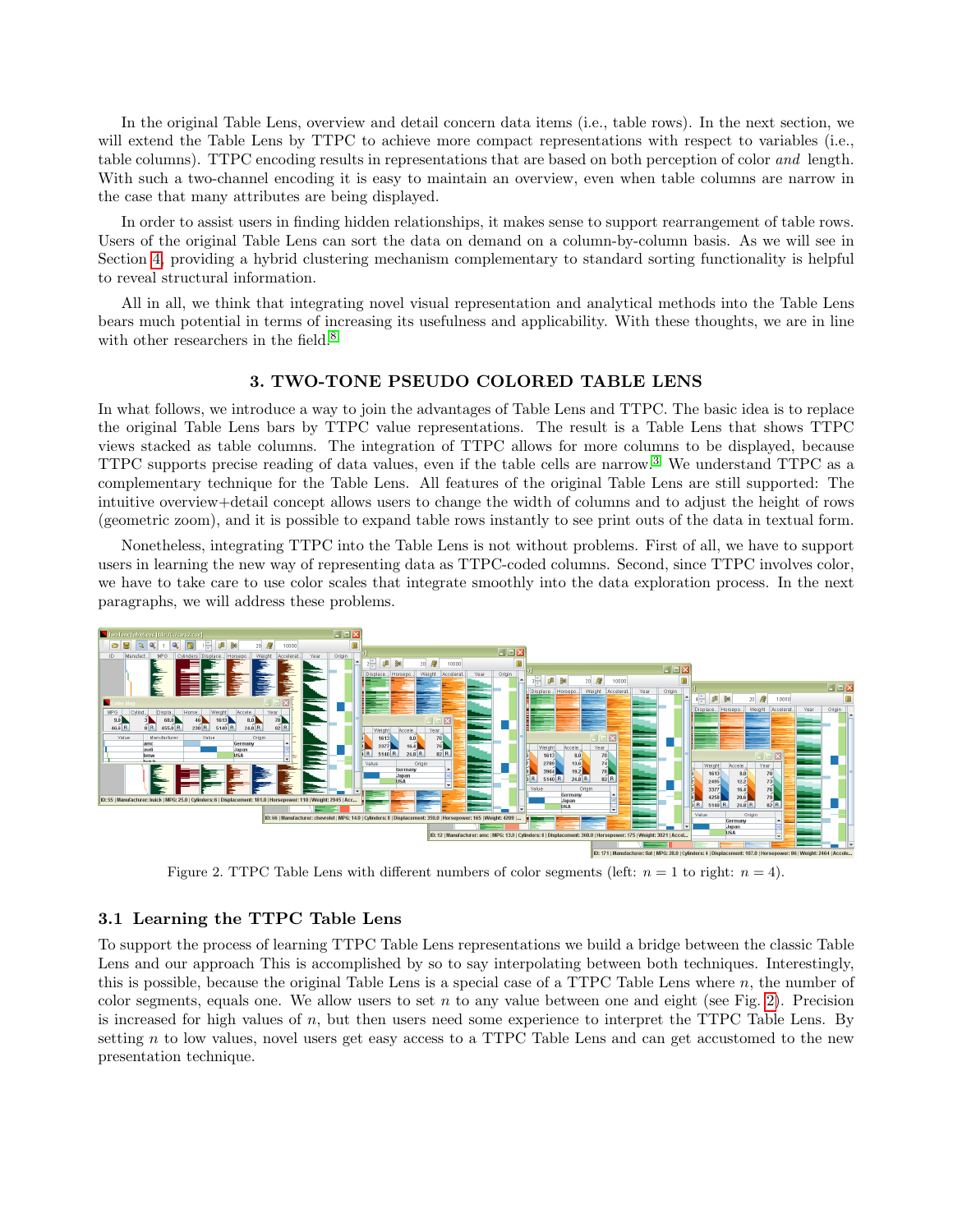#### 3.2 Effective Use of Color

The choice of colors used as well as the segmentation of the color scale have major impact on the effectiveness of the TTPC Table Lens. Consider a color scale with four segments like black : [0.3–0.99], red : [0.99–1.95], yellow :  $[1.95 - 2.91]$ , green : [2.91 – 3.87]. Users that are not familiar with wavelengths of colors will hardly understand the order in that color scale. Furthermore, switching colors at odd values impedes reading intermediate values from a TTPC representation. Which colors are better suited and how segmentations like the previous one can be automatically transformed into easier to understand ones will be shown next.

Color scales To visualize quantitative variables with color, it makes sense to map data values to the saturation component.4 When visualizing multiple quantitative variables it is furthermore very helpful to assign separate color scales to each variable to communicate that each variable has its own value range. Variables are then easier to recognize, which is particularly useful in tabular representations that allow for column reordering. Because we want to use saturation to visualize data values, our only choice to generate separate color scales for the variables is to vary the hue component. We carefully chose eight color scales provided by the ColorBrewer<sup>9</sup> and applied those in a way such that adjacent columns of the Table Lens can be distinguished effortlessly. However, if the TTPC Table Lens is used in specific application scenarios, user preferences or application background (e.g., context-specific color associations or per se correlated variables) may raise the need to use color scales tailored to the requirements at hand.

Color scale segmentation As already indicated, carelessly set color segment borders are a problem. To generate more intuitive color scales, we propose a novel color scale segmentation heuristic. The basic idea is to spread the value range mapped to a color scale such that the subdivision into color segments results in transition points that are easier to interpret. How the heuristic method works can be best explained by our introducing example, where the value range was [0.3−3.87]. Assumed the number of color segments is  $n = 4$ , then a simplistic subdivision of the color scale would result in the following awkward transition points (i.e., segment borders):  $p_0 = 0.3, p_1 = 0.99, p_2 = 1.95, p_3 = 2.91, p_4 = 3.87$ . In contrast to that, our heuristic method does the following:

- 1. Find smallest k such that  $10 \le r * 10^k < 100$ , with  $r = max min$ . Scale value range by setting  $max' = max * 10<sup>k</sup>$  and  $min' = min * 10<sup>k</sup> \Rightarrow (max' = 38.7, min' = 3).$
- 2. Determine smallest i with  $(max'+i) \mod 10 = 0$ . Set  $max'' = max'+i \Rightarrow (max'' = 40)$ .
- 3. Calculate expanded value range  $r' = max'' min'$  and determine distance between transition points  $d = r'/n \Rightarrow (r' = 37, d = 9.25).$
- 4. Determine smallest j with  $(d + j) \text{ mod } 2 = 0$ . Set  $min'' = max'' n * (d + j) \Rightarrow (min'' = 0)$ .
- 5. Scale back to original magnitude  $\min = min'' * 10^{-k}$  and  $\max = max'' * 10^{-k} \Rightarrow (max = 4, min = 0)$ .

In the first step, the original value range is scaled to a fixed range of 10 to 100. This step is necessary, because our heuristic has to cope with arbitrary magnitudes. In the second step, we set the maximum to a more intuitive value by increasing the scaled maximum to the next multiple of 10. The third step computes the distance between transition points. In step four, we consider the fact that people commonly tend to cut things into halves when they have to make estimations. To support this habit, we increase the computed distance to the next multiple of 2 and determine a new minimum value. Finally, the fifth step is to bring the values back to their original magnitude. Applied to the previously mentioned example, our heuristic spreads the value range such that the transition points read:  $p_0 = 0, p_1 = 1, p_2 = 2, p_3 = 3, p_4 = 4$ , which is much easier to interpret compared to straightforward color segmentation.

We tested our method with various quantitative variables and recognized that it usually helps to increase the readability of the TTPC Table Lens. Even though we believe that our approach can also be applied to other color-based visualization techniques, a heuristic will never be able to foresee all possible requirements and constraints that may be implied by certain application scenarios. Therefore, we allow users to adjust the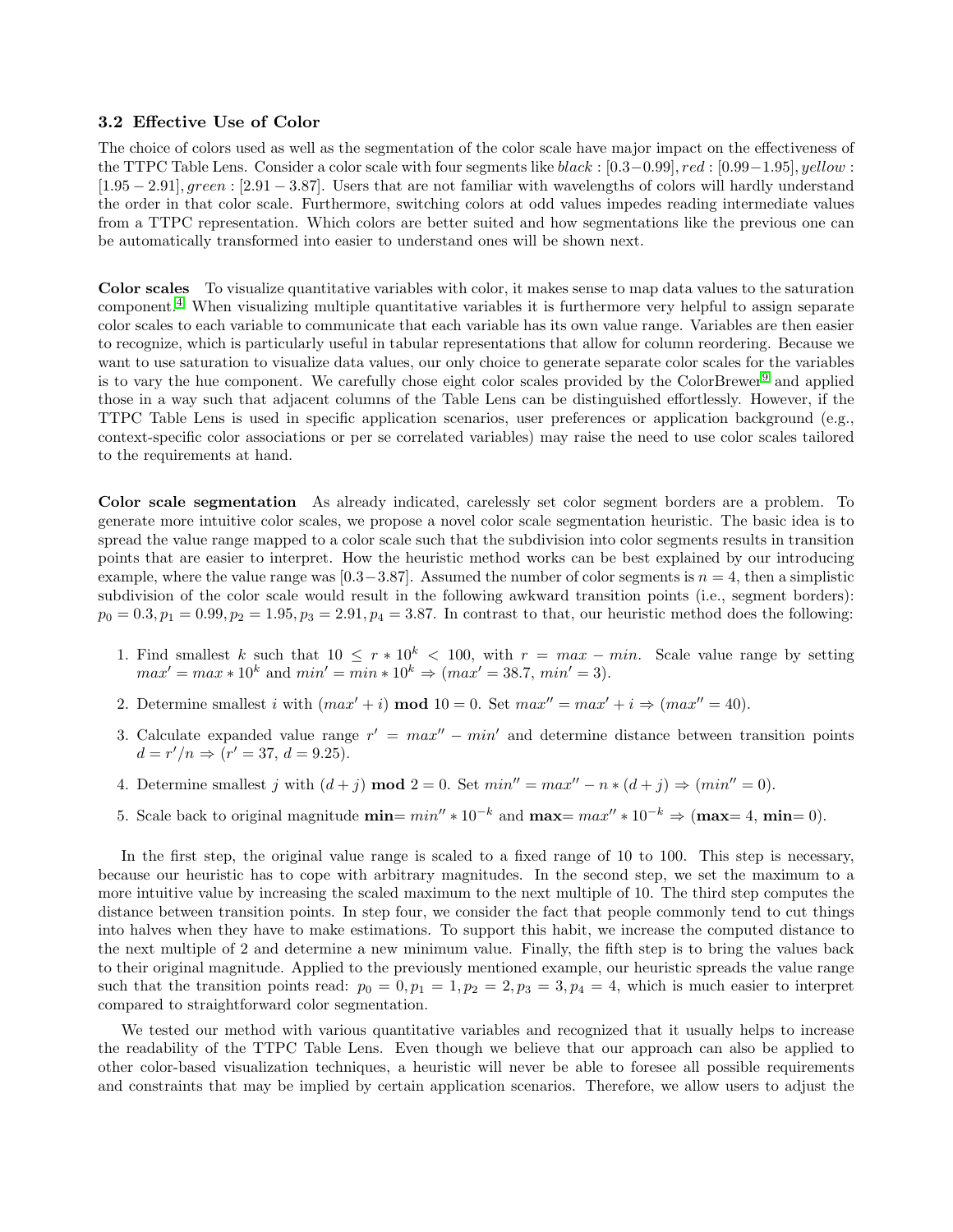color scale segmentation interactively. Fig. 3 shows a comparison of a simplistic segmentation, the result of our heuristic method, and a segmentation adjusted by a user. It is quite obvious, that the heuristic has advantages over the simplistic method. Whether the heuristic can compete with user-defined segmentations depends on the application context and tasks at hand.



Figure 3. Color scale segmentation – (a) Simplistic segmentations are difficult to interpret; (b) Our heuristic helps in generating more intuitive segmentations; (c) Users can always intervene and adjust the color scale to their particular needs.

#### 4. HYBRID DATA CLUSTERING

So far, we have seen that improved color scales are very useful in terms of readability. A further aspect must be taken into account to make our approach applicable for arbitrary datasets: Stronger oscillation in the data hinder users in spotting relations between variables, and thus degrades efficiency. This is due to the larger number of color switches present in the columns of the tabular representation (see Fig.  $4(a)$ ). A color switch is considered if vertically adjacent table cells do not share common colors. In such cases, the cognitive effort is higher, because each cell must be interpreted separately. On the other hand, if adjacent cells show the same colors, the overview (step one in interpreting TTPC) is the same for these cells, only their precise values vary (detail). Users can derive data values more easily. We call this cell-to-cell coherence.

To utilize cell-to-cell coherence, that is to reduce the number of color switches, a mechanism is needed that assigns similar data items (in terms of Euclidean distance) to rows that are close in the visual representation. A first possibility, which is also provided in the original Table Lens, is to sort data values. Sorting data successively with respect to user-chosen columns opens up the chance to arrange similar table rows close together. However, chances decrease with a growing number of variables. Moreover, this way of sorting is time consuming in terms of required interaction steps.

Clustering methods for multivariate data are a promising alternative. The result of clustering is a set of clusters, which contain similar data items. Clustering yields two advantages: First, knowing clusters and their associated data items makes it easy for us to rearrange table rows to avoid strong data oscillation, and second, clustering methods crystallize structure within the data.

Because our interests regard larger datasets, we have to choose a clustering method that generates results within reasonable time. Self-organizing maps (SOM) are well-suited for finding clusters in multivariate data.<sup>10</sup> Yet, their computational complexity does not fully fit our needs. Therefore, we opted for implementing a hybrid clustering that integrates SOM clustering and hierarchical clustering. Our hybrid clustering performs the following two steps:

- 1. Coarse SOM clustering to generate a reasonable number of SOM clusters,
- 2. Refine each of the SOM clusters with hierarchical clustering.

We will take a closer look at our hybrid clustering method and provide some test results in the following paragraphs.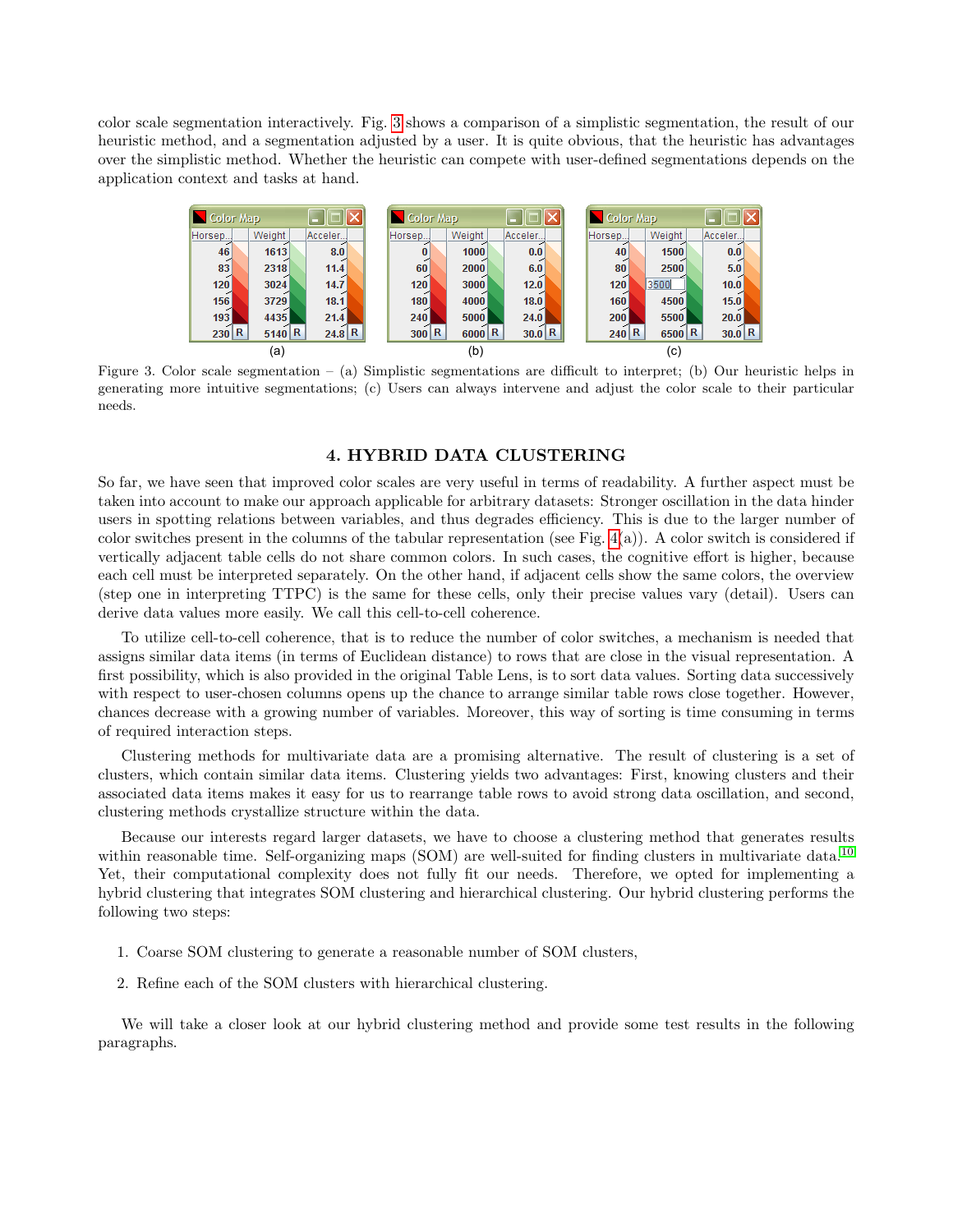

Figure 4. Hybrid clustering to reduce strong data oscillation  $-$  (a) Original arrangement of rows with many color switches; (b) Hybrid clustering reduced the number of color switches, the cluster hierarchy is represented in an Icicle Plot (fully expanded); (c) Starting from a fully collapsed Icicle Plot, users can perform information drill-down.

**Step one – SOM clustering** Self-organizing maps<sup>11</sup> are artificial neuronal networks whose neurons are typically arranged on a rectangular lattice. For our purposes we use a  $1D$  variant of SOM, for which the lattice is reduced to a chain. This enables us to use the clustering result directly to rearrange rows in the Table Lens. In a SOM, each neuron is associated with an m-dimensional neuron vector, where  $m$  is the number of variables of the dataset. After a network training with randomly chosen training vectors, each neuron vector can be considered the representative of a cluster of similar data vectors. Moreover, adjacent cluster representatives (in terms of their position in the chain of neurons) show similarities. Hence, we have achieved our goal to bring similar data vectors close to each other.

Although SOM are straightforward to implement, the problem is to estimate the number of neurons (i.e., clusters) required to generate results that are balanced in terms of clustering quality and computation time. The proper number of neurons is not known in the first place and depends heavily on the given data. Therefore, we take a closer look at the influence of the number of neurons used. Notice that once the number of neurons is known, the number of training iterations can be determined by the following rule of thumb:<sup>11</sup> training iterations  $\approx 500 \cdot \text{ number of neurons.}$ 

Besides extracting structural information, for us the primary goal of clustering is to reduce data oscillation to improve the visual representation. So, roughly speaking, clustering quality can be related to the number of color switches. The occurrence of a single color switch within a certain area is not really a problem, yet, the sequence of many is. Therefore we introduce the term crucial color switch. It describes a color switch whose distance to another switch located above in the spreadsheet is less than a certain number of rows. The maximum distance for a crucial color switch is approximately five rows. Color switches with larger distances do not seem to interfere with value reading. Yet, perceptual tests may yield a slightly different threshold. To evaluate clustering results, we created a metric that counts all crucial color switches and relates them to the total number of color switches. For a dataset with m variables and k data vectors, we compute our metric  $M(c)$  for each column c of the TTPC Table Lens as follows: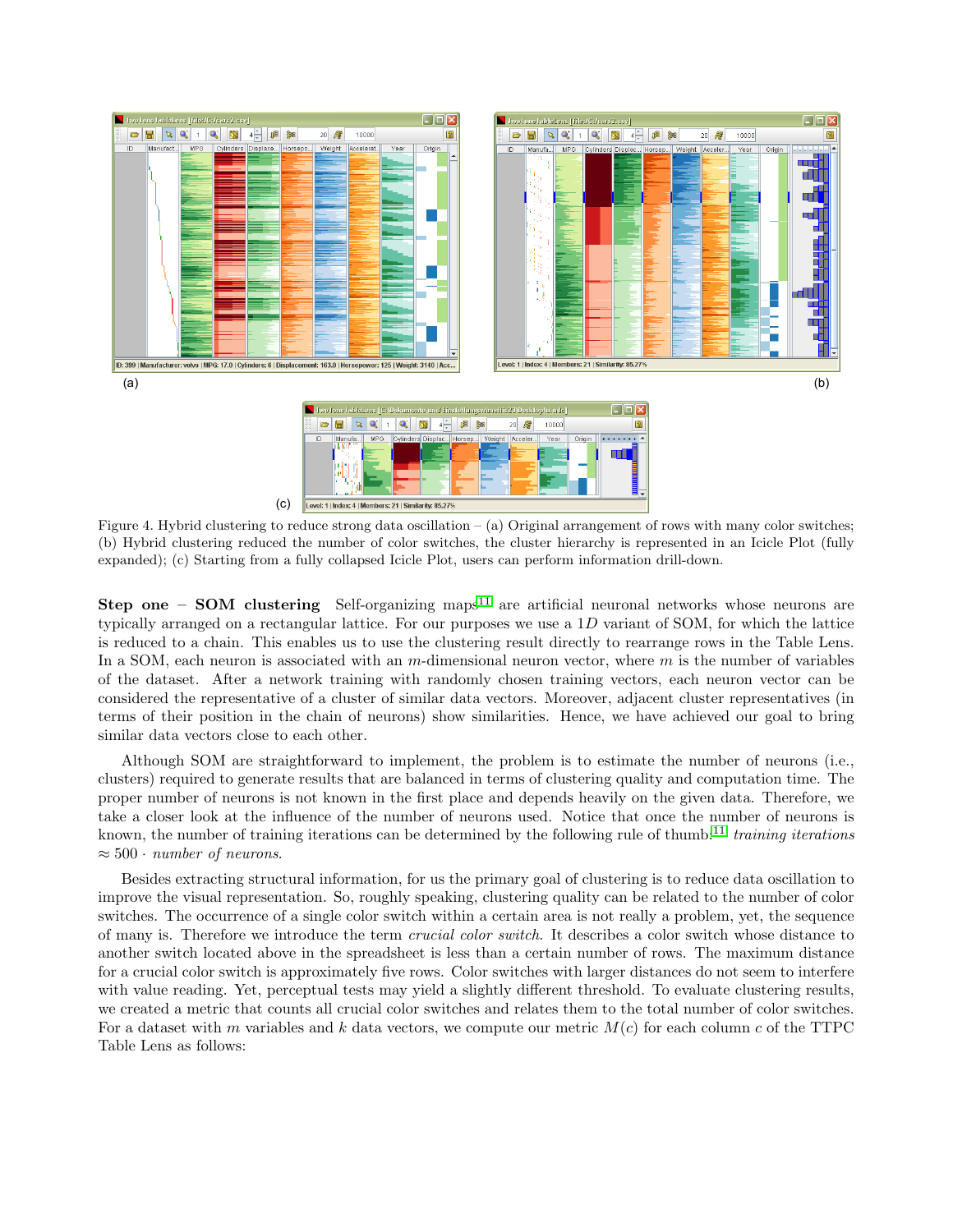$$
M(c) = \frac{\sum_{i=1}^{k} switch(i, c) \cdot crucial(i, c)}{n - 1}
$$
\n
$$
(1)
$$

$$
switch(i,c) = \begin{cases} 1 & | & S(v_{i-1,c}) \neq S(v_{i,c}) \\ 0 & | & else \end{cases}
$$
 (2)

$$
crucial(i,c) = \begin{cases} 1 & | & \exists j : i < j \le i + d \land S(v_{j,c}) \ne S(v_{i,c})\\ 0 & | & \text{else} \end{cases} \tag{3}
$$

$$
d \approx 5 \tag{4}
$$

where  $v_{i,c}$  denotes the data value in row i and column c, and  $S(v_{i,c})$  is its associated color segment. To get a single value for clustering quality, we compute the average of  $M(c)$  of all m columns.

We tested pure SOM clustering quality for different numbers of neurons on datasets of different sizes (see Tab. 1). Since SOM is a nondeterministic method, we conducted the evaluation five times and averaged the final result. Tab. 2 shows that reducing the occurrences of crucial color switches means to significantly increase the number of neurons. That is a problem, because the training of large SOM networks (e.g., 1000 neurons) takes an unreasonable amount of time. This is where the second step of our hybrid clustering comes into the picture.

|            | climate | $\theta$ health | countries |  |
|------------|---------|-----------------|-----------|--|
| variables  | 10      | 10              |           |  |
| data items | 40419   | 1096            | 110       |  |
|            |         |                 |           |  |

Table 1. Test datasets and their sizes

Step two – Hierarchical clustering Hierarchical methods introduce a step by step procedure to cluster data vectors.12 The result is a hierarchical structure with several cluster levels, where the root of the hierarchy is a representative for the whole dataset and the leaves are the original data vectors. The hierarchical structure is very useful from a visualization perspective, because it communicates the process of generating clusters very well.

Hierarchical clustering methods usually require a dissimilarity matrix, which describes the distances between any two clusters. This matrix can become huge and its computation may be too expensive if we consider larger datasets for visualization. Therefore, we do not apply hierarchical clustering to the entire dataset, but only to the generated SOM clusters. We tested this hybrid approach and derived the following interesting conclusion from Tab. 3. Since hierarchical clustering refines SOM clusters, the number of neurons used for the SOM step is rather independent from clustering quality. This independence allows us to reduce the number of neurons without compromising quality and, thus, to accelerate the hybrid clustering. We propose the following rationale: number of neurons  $= [\sqrt{k}]$ , where k is the number of data vectors. The tests we conducted indicate that the costs of SOM training and hierarchical clustering are balanced in that case. This has basically two advantages.

| neurons | climate | $\it{health}$ | countries |
|---------|---------|---------------|-----------|
| 0       | 27.41   | 23.57         | 51.20     |
| 5       | 26.52   | 12.86         | 30.69     |
| 10      | 25.74   | 12.71         | 25.87     |
| 20      | 25.08   | 12.39         | 20.03     |
| 50      | 23.50   | 11.42         |           |
| 100     | 21.63   | 10.98         |           |
| 500     | 17.19   |               |           |
| 1000    | 15.54   |               |           |

Table 2. Pure SOM clustering quality – Lower values indicate a lower percentage of crucial color switches, and hence, higher quality; "-" denote test series that were not expected to lead to significant result variations.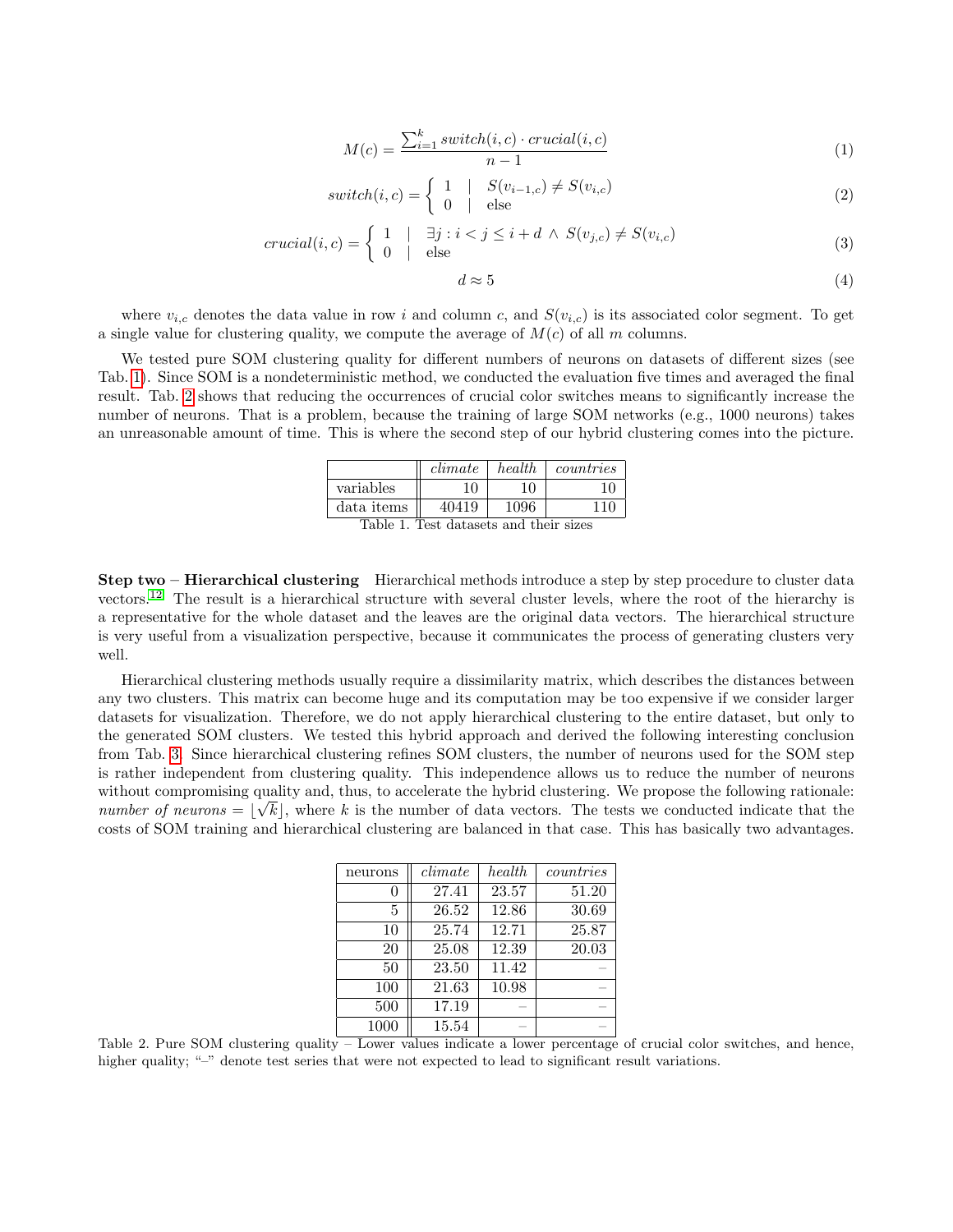| neurons | climate | $_{\it health}$ | countries |
|---------|---------|-----------------|-----------|
|         |         | 9.70            | 19.38     |
| 10      | 9.18    | 9.89            | 18.61     |
| 20      | 9.29    | 9.95            | 16.17     |
| 100     | 9.54    | 9.77            |           |
| 200     | 9.62    | 9.49            |           |

Table 3. Hybrid clustering quality – Lower values indicate a lower percentage of crucial color switches, and hence, higher quality; "–" denote test series that were not expected to lead to significant result variations.

First, we can reduce the number of neurons required for the SOM step. Second, we avoid huge dissimilarity matrices, since the SOM clusters to be refined contain only a limited number of data vectors.

We can conclude that by integrating our hybrid clustering into the Table Lens strong oscillation in the data can be reduced significantly. Fig. 4(b) shows the visual effect: The overview is much easier to grasp and precise values can be read with less effort. Moreover, hidden multivariate relationships within the data can be revealed, which is an advantage over plain sorting functionality. It is worth mentioning that even for larger datasets, the hybrid approach is still capable of reflecting the underlying data characteristics very well, without putting too much burden neither in terms of computation nor in terms of memory usage.

# 5. FURTHER EXTENSIONS & EXAMPLES

## 5.1 Further Extensions

In order to widen the range of applicability of the TTPC Table Lens, we considered two further aspects:

- Communication of underlying data characteristics
- Reproducibility of visualization results

The hybrid clustering process induces a hierarchical structure that is very well suited to communicate underlying data characteristics. We make use of that fact by providing an additional Icicle plot to visualize the cluster hierarchy. An Icicle Plot requires less space than other designs<sup>13</sup> and can be integrated easily by inserting an additional column into the Table Lens (see Fig. 4(b)). Table Lens and Icicle Plot are linked, so that we achieve a very tight coupling of data representation and visualization of underlying structure. We also integrated homogeneity information derived from the hierarchical clustering step. This information is valuable when grading similarity between cluster elements. Lastly, the Icicle Plot drives a semantic zoom facility: Each element in the Icicle Plot and its header row can be clicked to expand single clusters or entire levels of the cluster hierarchy respectively. Thus, starting with a completely collapsed Icicle Plot, users can interactively drill-down to areas of interest; the Table Lens is updated accordingly (see Fig. 4(c)).

A second extension regards reproducibility. We think that being able to reproduce visualization results is a key to success of any visual method. Since our approach involves a nondeterministic analysis step (SOM clustering), reproducing a particular result can be an awful task. Therefore, we incorporated a mechanism that enables users to save the current state of the visualization, including color scale, clustering results, current state of the Icicle Plot. That allows users to come back later, either to revisit the visualization result or to continue with their analysis task. The saving functionality is also useful when comparing visualization results that were generated using different parameterizations.

#### 5.2 Examples

In the previous sections, several extensions to the Table Lens approach were introduced. The potential of the extended Table Lens evolves from its different features, including overview+detail concepts, functionality to increase readability (i.e., conscious use of color scales and color segmentation), integration of a hybrid clustering linked to an interactive drill-down facility, and mechanisms to support reproducibility. We implemented our approach in a tool<sup>14</sup> to get an impression of how well the features can be applied to certain problems in practice. In what follows, three different examples will be explained.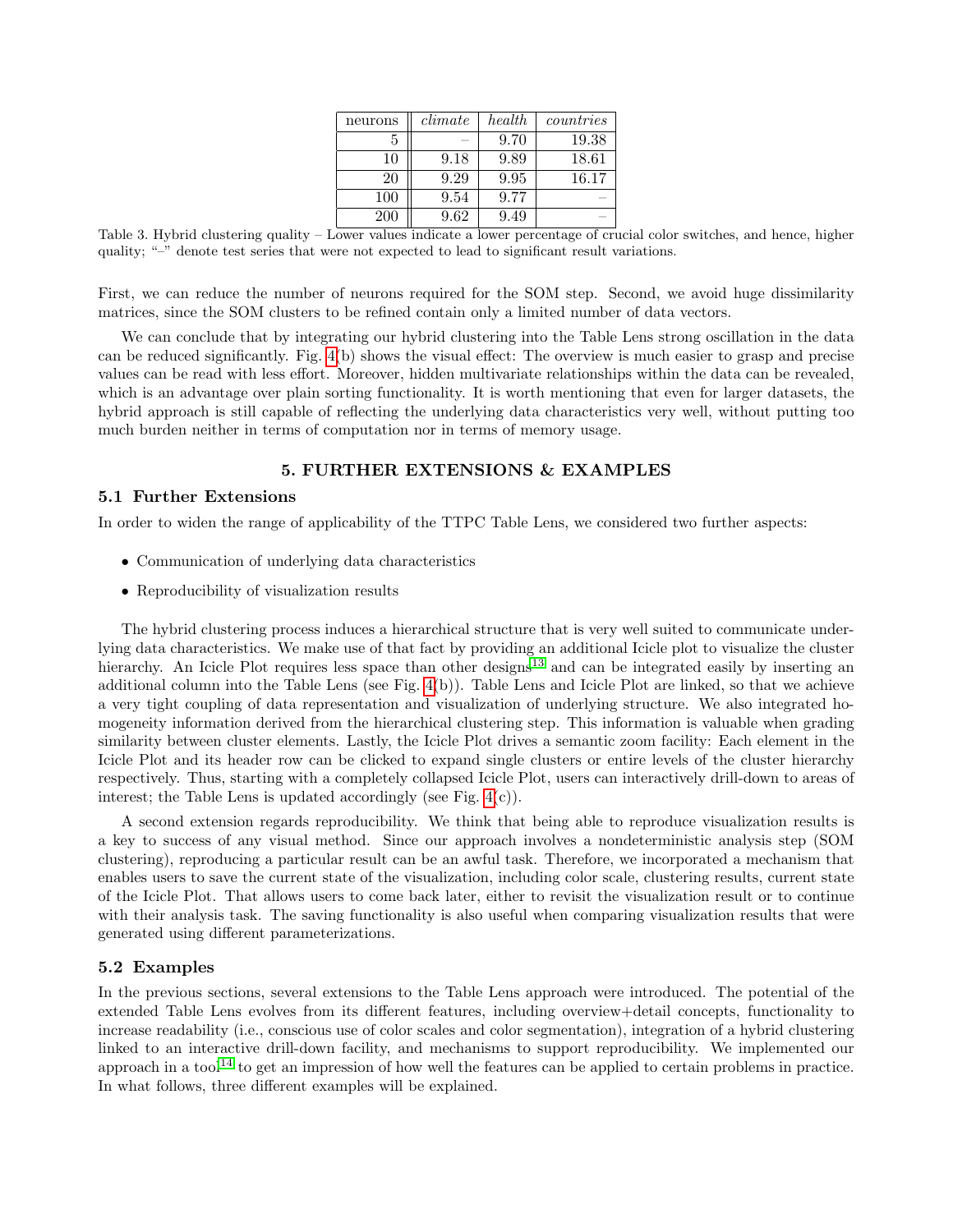

Figure 5. Iris dataset – (a) Data sorted with respect to petal length; (b) Rows adjacent to discontinuity are expanded to get detail information.

**Iris dataset** The well-known Iris dataset<sup>15</sup> describes Iris blossoms. Since it contains only 4 variables (plus an additional identifier) and only 150 data vectors, we omit the clustering steps and go directly into visual detail. Let us sort the data with respect to petal length (4th column). At first view a discontinuity in the middle of that column can be recognized (see Fig.  $5(a)$ ). The area describes a value step which is silhouetted against a smooth value development. Supported by TTPC overview and an appropriate color scale this area can be found immediately. Using Table Lens' mechanism to expand rows of interest, we can easily confirm a numeric gap (see Fig. 5(b)), meaning that the dataset holds no Iris exemplar with a petal length between 1.9 cm and 3.0 cm.

Countries dataset "Countries" is a dataset describing the census of 110 countries in the early 90s. As can be seen in Fig. 6(a) the representation of the original dataset looks rather abstruse. Therefore, we applied hybrid clustering using ten neurons as suggested by our tool. The resulting visualization looks smoother and is easier to interpret. By taking a closer look, one can find an interesting cluster that contains exclusively former east block countries (see Fig. 6(b)). The Table Lens view clearly shows, that only these countries share an exclusive property, that is the combination of high literacy rate with low GDP, low birth rate and rather high death rate (see Fig.  $6(c)$  columns 4,6, 7, and 8).



Figure 6. Countries dataset – (a) Unsorted view; (b) After clustering has been applied, a cluster of interest can be selected (denoted by blue bar); (c) Expanding that cluster reveals former east block countries.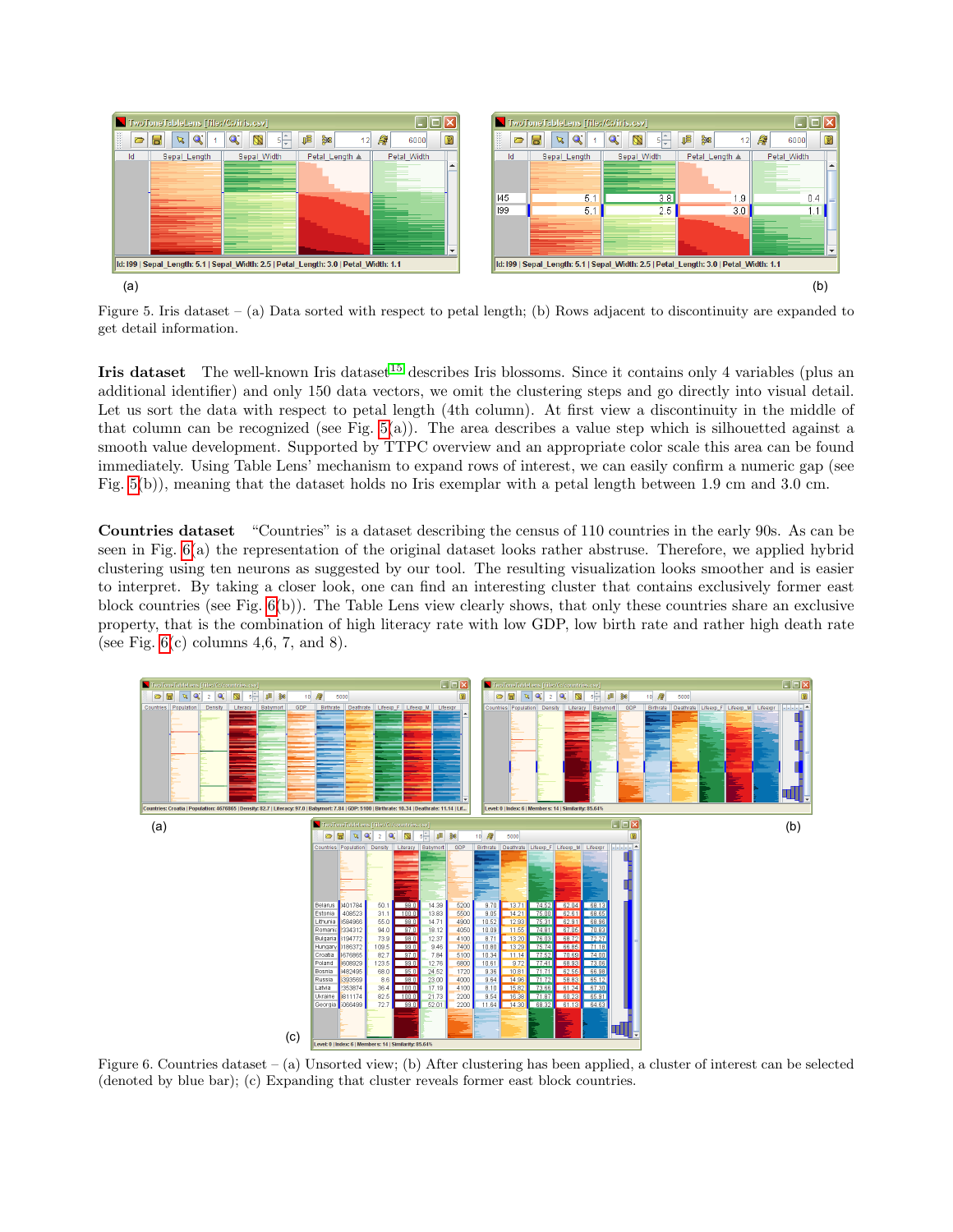Climate dataset We now consider a larger dataset related to climate research.<sup>16</sup> It contains  $40419$  data vectors about daily weather conditions, including for instance temperature, air pressure, precipitation, sunshine duration etc., at the Potsdam observatory. By looking at Fig. 7(a) one can see a smooth value development in most of the columns, which is due to the fact that weather usually changes gradually. From looking at just the first 365 data vectors, we may guess that a correlation exists between temperature and vapor content (4th and 5th column). However, since only a fraction of the data is visible, we cannot be confident. What we could do in such a case is to scroll all the way through the data to confirm our guess. Yet, that would be rather inconvenient in terms of navigation, since we are dealing with a rather large dataset. The alternative is to apply clustering to the data first, and then to collapse all the elements of the Icicle Plot by a single click. This results in an overview that shows average values for each cluster (see Fig. 7(b)). This overview is much easier to scroll, and by doing so, user can see that there is indeed a correlation between temperature and vapor content throughout the whole dataset. Hypotheses about possible correlations can be confirmed in detail later on by applying the drill-down mechanism introduced in Section 5.1. In that case, the free space on the right hand side of Fig. 7(b) will again be filled with the structural view of expanded clusters.



Figure 7. Climate dataset  $-$  (a) A correlation between temperature and vapor content (4th and 5th column) can be guessed just from looking at the first 365 (out of 40419) data vectors; (b) Applying clustering and collapsing the entire cluster hierarchy helps in confirming the correlation.

### 5.3 Expert Experience Report

In this section, we report on an initial attempt to evaluate our approach by informal expert interviews. In particular, we gave our tool to the expert biologist of our graduate school, Ben. Ben is interested in our approach since he needs visual support for his data analysis tasks. In one of his experiments he tested the genetic reaction of immune cells on two different parameters of environmental influence. The resulting data spanned a table of 14 columns (regulation values) and over 15.000 rows (genes). After a brief introduction to our tool Ben needed a little time to get used to the Two-Tone representation. Therefore, he modified the number of color segments, starting with the TableLens representation (one interval) and then stepwise increasing it to five. Once feeling confident, Ben applied hybrid clustering to the data and entirely collapsed the Icicle Plot for a general overview. Ben was mostly interested in genes that are specifically upregulated for one parameter. As it turned out, the SOM clustering generated exactly two clusters with genes that fulfill this requirement. To gain more confidence Ben expanded the Icicle Plot and concentrated on the respective values. He pointed out two very high values as being incorrect. He adjusted the color scale segment borders such that there was one large segment for the incorrect outliers and several smaller ones for the other values, which thus could be read off more precisely.

In Ben's opinion the most helpful feature of the extended TableLens is that many rows but also many columns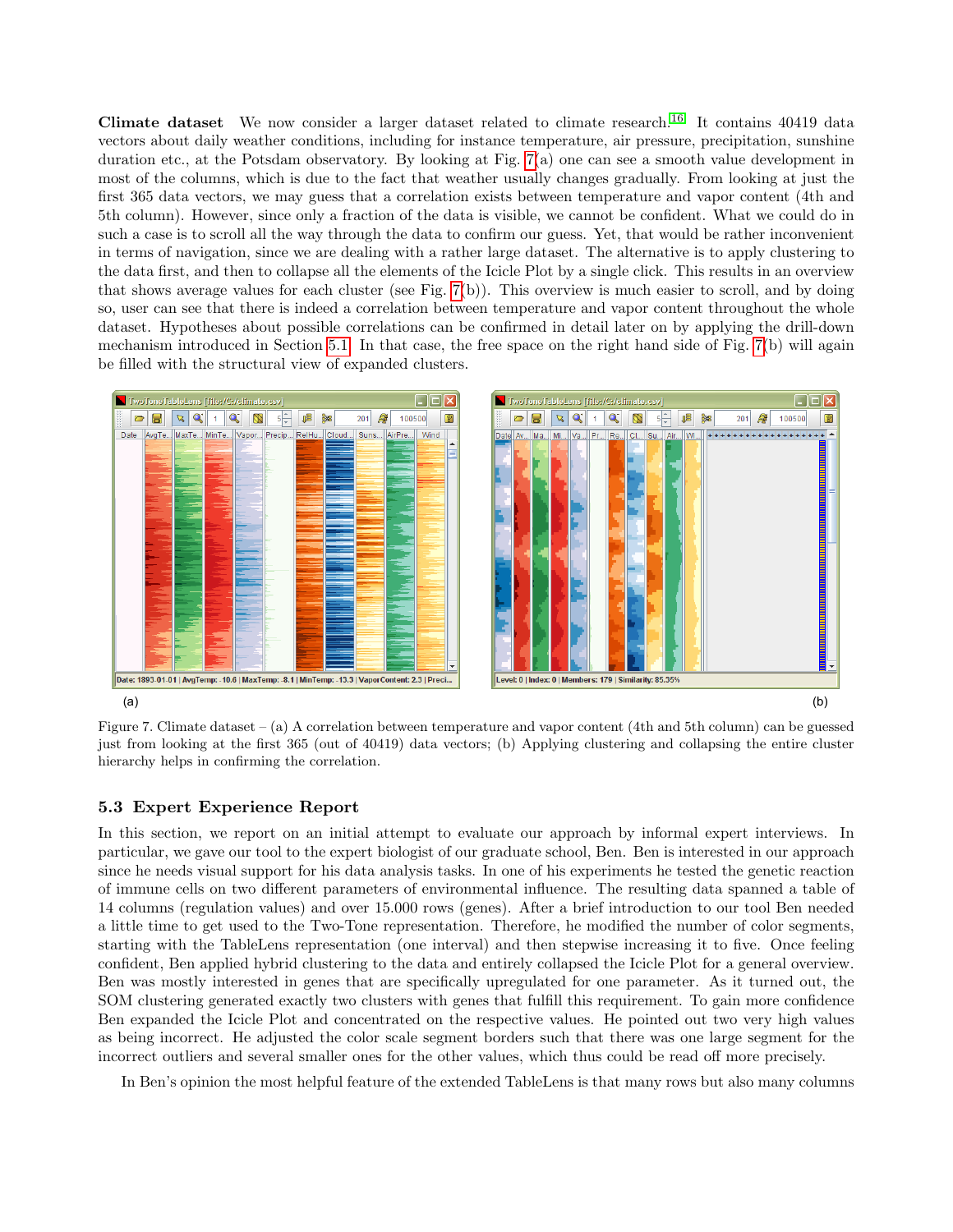can be explored at the same time while still being able to read off specific values. He said, that the clustering facilitates the search for interesting data elements. Additionally, he suggested that functionality for extracting table parts into new tables should be introduced. Thus, he could explore and sort different table parts separately.

## 6. SUMMARY & FUTURE WORK

Our work shows that the Table Lens can be subject to visual and analytical extensions improving the usefulness of the original approach. We proposed two major extensions. The first is the integration of Two-Tone Pseudo Coloring (TTPC) as an alternative visual encoding. In that context, we presented a heuristic for color scale segmentation that enables users to read precise values more easily. This heuristic can also be applied to other color-based visualizations. The second extension is a hybrid clustering algorithm that helps to reduce strong oscillation in the representation and to communicate the underlying structure of the data. Strong oscillation is reduced by automatic rearrangement of data vectors with respect to clustering results. The exploration of underlying structure is facilitated with the help of an Icicle Plot that represents generated clusters. Additionally, a drill-down mechanism (collapsing and expanding Icicle Plot elements) provides overview and detail on demand.

In future work, we plan to address the following issues related to the visualization time-oriented data. Our current approach to resolve strong data oscillation sacrifices the natural order in time-series. A first idea to solve that problem is to omit rearrangement of data vectors, but instead extend the heuristic for color scale segmentation. The goal is to succeed in finding a segmentation such that both the segmentation is expressive and the number of crucial color switches is reduced. Secondly, since people are used to look at horizontal time axes, we plan to implement a flipping functionality such that the table can be rotated by 90 degrees counterclockwise. This would provide the option to switch between a table and a chart-like representation on demand.

It is planned to achieve these goals in cooperation with Ben and other expert biologists. A large set of biological wet lab data will be available, which provides ample opportunity to apply, evaluate, and refine our Table Lens extensions.

#### ACKNOWLEDGMENTS

We would like to thank Prof. Takafumi Saito from Tokyo University of Agriculture and Technology for providing the original version of Figure 1.

#### REFERENCES

- 1. S. K. Card, J. D. Mackinlay, and B. Shneiderman, eds., Readings in Information Visualization: Using Vision to Think, Morgan Kaufmann, San Francisco, 1999.
- 2. R. Rao and S. K. Card, "The Table Lens: Merging Graphical and Symbolic Representations in an Interactive Focus + Context Visualization for Tabular Information," in Proceedings of ACM Conference on Human Factors in Computing Systems (CHI'94), ACM Press, 1994.
- 3. T. Saito, H. N. Miyamura, M. Yamamoto, H. Saito, Y. Hoshiya, and T. Kaseda, "Two-Tone Pseudo Coloring: Compact Visualization for One-Dimensional Data," in Proceedings of IEEE Symposium on Information Visualization (InfoVis'05), IEEE Press, 2005.
- 4. C. A. Brewer, "Color Use Guidelines for Mapping and Visualization," in Modern Cartography, A. M. MacEachren and D. R. F. Taylor, eds., Elsevier Science, Tarrytown, 1994.
- 5. L. D. Bergman, B. E. Rogowitz, and L. A. Treinish, "A Rule-based Tool for Assisting Colormap Selection," in Proceedings of IEEE Visualization (Vis'95), IEEE Press, 1995.
- 6. C. Tominski, P. Schulze-Wollgast, and H. Schumann, "Enhancing Visual Exploration by Appropriate Color Coding," in Proceedings of International Conference in Central Europe on Computer Graphics, Visualization and Computer Vision (WSCG'05), UNION Agency, 2005.
- 7. C. Ware, Information Visualization: Perception for Design, Morgan Kaufmann, San Francisco, 2000.
- 8. A. Telea, "Combining Extended Table Lens and Treemap Techniques for Visualizing Tabular Data," in Proceedings of Joint Eurographics - IEEE VGTC Symposium on Visualization (EuroVis'06), Eurographics Association, 2006.